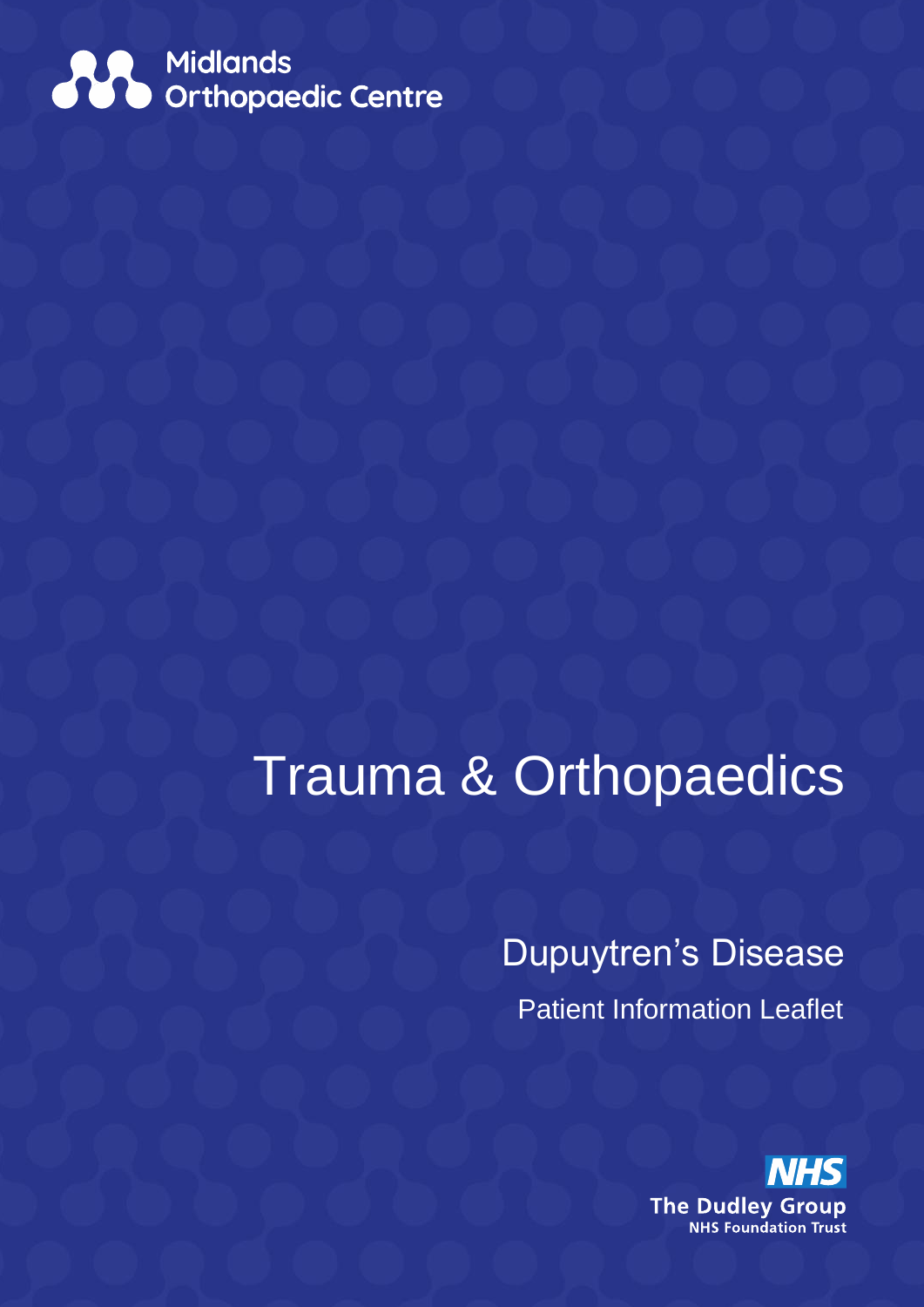# **What is Dupuytren's disease?**

Dupuytren's disease is a condition that affects the connective tissue in the palms of your hands (known medically as palmar and digital fascia). It is a progressive disease which means that the symptoms tend to increase over time.

## **What are the symptoms?**

It can first appear as small lumps under the skin in the palm of the hand which are noncancerous (these are known as Dupuytren's nodules). The lumps contain collagen which is a natural protein found in the body. Collagen builds up under the skin forming string-like cords which extend from the palm into the fingers. These can be felt or seen under the skin when you stretch out your finger.

Over time, this cord may tighten and pull your finger in towards the palm of your hand. This is known as Dupuytren's contracture and makes it very difficult to straighten your finger fully. Although this is not usually painful, it can cause problems with carrying out normal activities.

The ring finger and little finger are most commonly affected but Dupuytren's contracture may develop in more than one finger and in both hands. Collagen nodules can also appear in soles of feet (Ledderhose's disease) or back of the fingers (Garrod's pads).

## **Who is affected?**

Family history is one of the most important factors in determining who will get the disease as 80 per cent of people who develop it have a family history of it.

It is more common in men and tends to be more severe in men. It is generally seen in people who are of northern European descent. In addition to these inherited factors, studies have found that people with certain conditions may be more likely to develop Dupuytren's disease. These conditions are:

- **Diabetes**
- Epilepsy
- HIV infection
- Previously had a heart attack
- Previously had a hand injury

Research has also shown that Dupuytren's disease may be more common in people who smoke cigarettes and drink a lot of alcohol.

# **What causes it?**

The exact cause of the disease is not yet understood and research is still looking into this. A cell called a myofibroblast is the main cell involved in the development of the disease. In people with Dupuytren's disease, these myofibroblast cells produce abnormal amounts of collagen which causes the problems.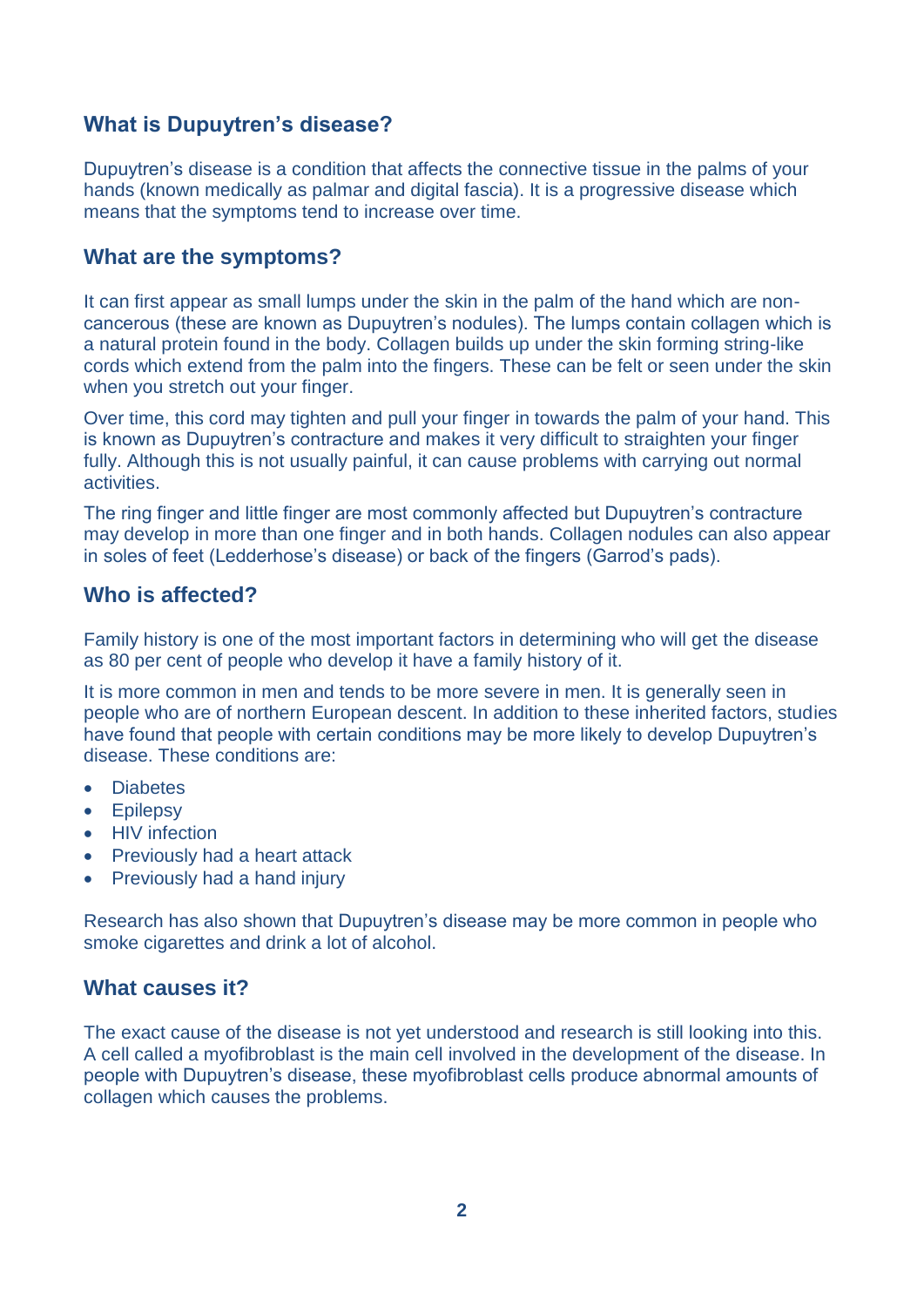# **How can it be treated?**

At the moment there is no cure for Dupuytren's disease but your finger can be straightened. Your consultant will discuss the various treatment options with you and you can decide which of these you prefer.

The aim of the treatment is to allow your hand to work normally again and try to limit the disease from progressing. However, whatever treatment option you choose, it is possible that the symptoms may come back and need more treatment.

The treatment options include both surgical and non-surgical treatments.

If you have a mild version of the disease and do not have a contracture, your consultant may recommend that you do not need any treatment. They will continue to monitor your condition instead. This is because even if you have treatment, there is no guarantee that this will prevent the disease from progressing any further.

## **Surgical treatments**

### **Fasciotomy**

This involves dividing the cord through a cut in the skin or with a needle puncture through the skin.

### **Percutaneous needle fasciotomy**

For this type of fasciotomy, a special needle is passed through the skin of the palm into the cord. A cut is made into the cord using a see-saw movement to divide it and the finger is stretched to straighten it.

The procedure is usually carried out in the outpatient clinic. You will be given a local anaesthetic. Afterwards, a light dressing will be applied. You will be advised to keep your hand elevated (raised above the level of your heart) and to move the finger that has been treated.

You will need hand therapy to help your hand recover its normal functions.

#### **Fasciectomy**

For this procedure, the whole cord or part of it (limited fasciectomy) is removed rather than just divided. The skin wound is then stitched up and dressed.

The treatment may be carried out using a local or a general anaesthetic, depending on what you are having done. You should only need to be in hospital for the day but occasionally an overnight stay may be necessary.

You will need to return for removal of stitches, dressings and a check-up for a few weeks after surgery. You will need hand therapy to help your hand recover its normal functions.

## **Non-surgical treatments**

### **Collagenase injection**

This procedure uses enzymes (called collagenases) which are injected into the cord. These enzymes dissolve the cord.

The day after the injection, you have a procedure to break the cord and straighten your finger.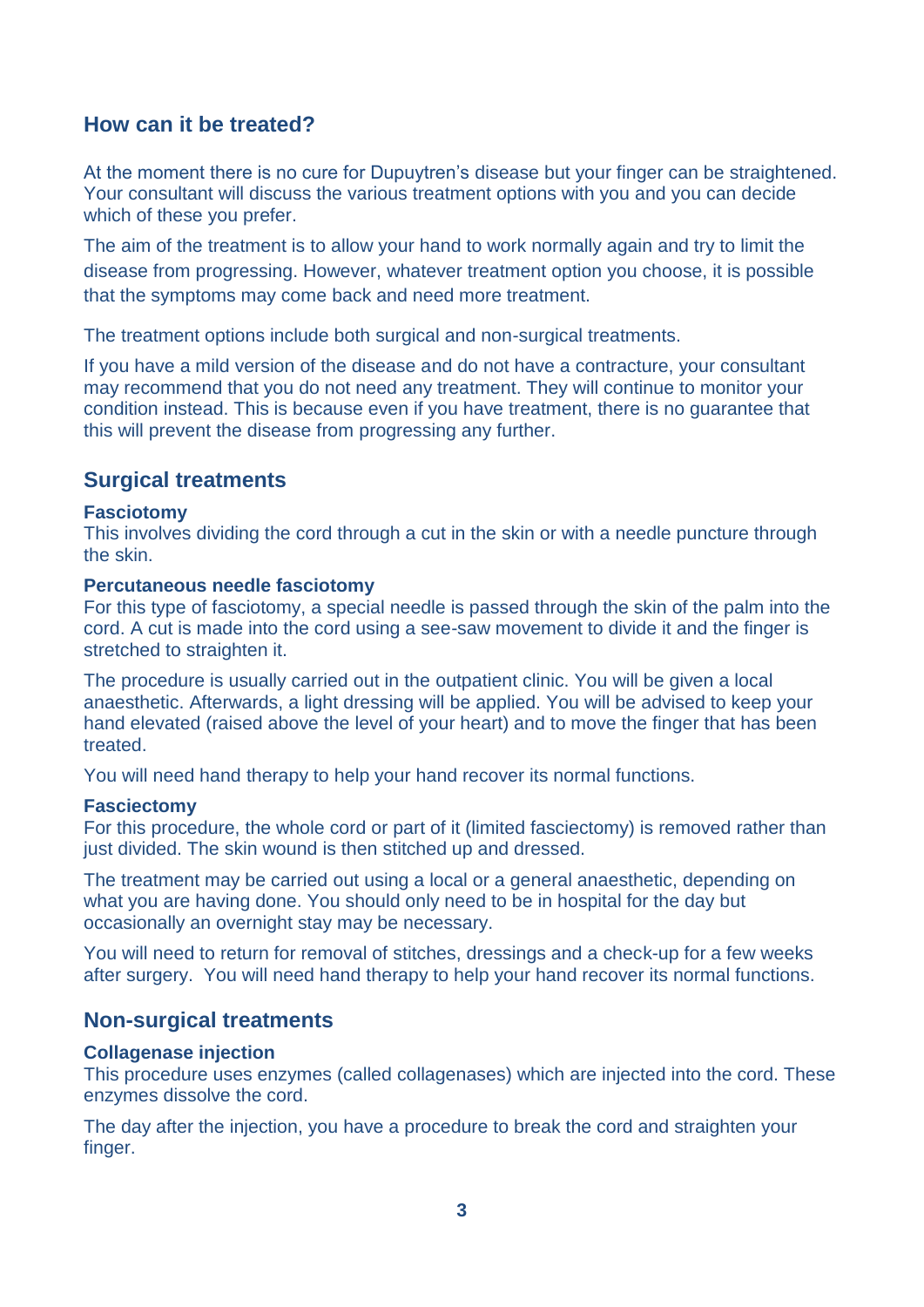This is carried out by a doctor and you will be given a local anaesthetic for this as it can be painful. After stretching the finger, you will be given a splint to wear for five days while you are resting.

Occasionally, depending on the size of the cord or the number of joints involved, the cord needs to have more injections of enzymes before it dissolves. These will be given four weeks apart.

This treatment is carried out as an outpatient procedure and so there is no need for you to stay in hospital.

#### **Radiation therapy**

This therapy can be used in the early stages of the disease and although it is not guaranteed to work, long term studies have shown that it can slow down or stop the disease.

For the treatment, you put your hand under an X-ray or electron beam machine and then radiation is applied to the collagen lump on the palm of your hand. The treatment is repeated several days running. This is only usually offered to a few patients who have a type of Dupuytren's disease where the symptoms get worse quickly and keep coming back.

## **Hand therapy**

Please note that after both surgical and non-surgical treatments, you will need to attend appointments for hand therapy until your hand function is normal again.

At your first hand therapy appointment you will be given a splint to wear on your finger at bedtime. You will need to use this for up to four months. You will also be given some finger exercises to do each day.

## **When will I be treated?**

Treatment under the NHS is available under strict guidelines. It will depend on how much your finger is bending in towards your palm and particularly if the function of your hand is affected. It is important not to wait too long before starting treatment as if fingers have been bent for years, it can be more difficult to straighten them.

## **Will stretching help the disease?**

Once you have been treated, you will need to do finger exercises if you are given these by your hand therapist.

## **Does Dupuytren's disease affect other parts of the body?**

It usually only affects the hands. However, less commonly, the toes and soles of the feet can be affected by a similar condition called Ledderhose's disease. Even rarer conditions include Garrod's knuckle pads which affects the knuckles and Peyronie's disease, affecting the penis.